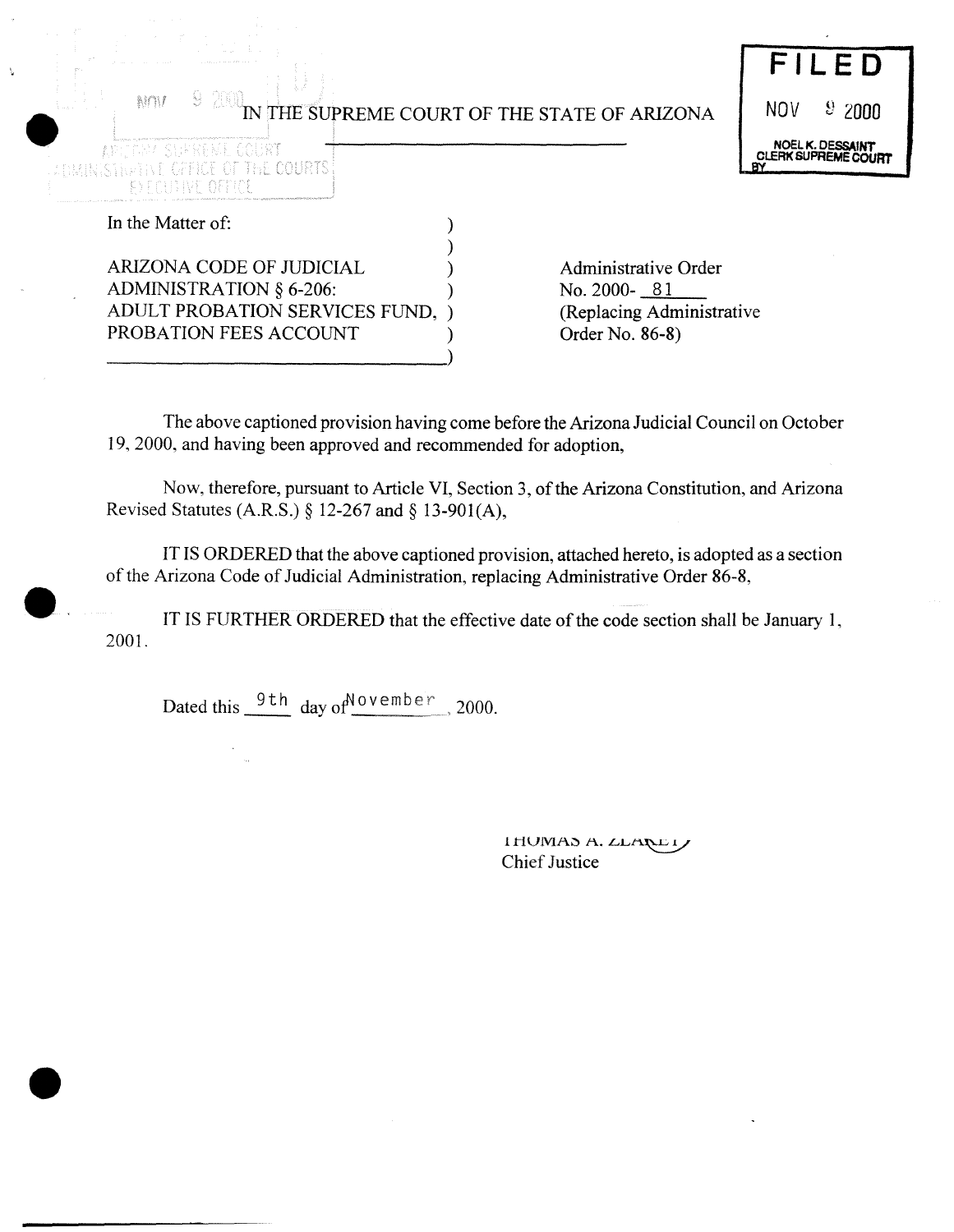## **ARIZONA CODE OF JUDICIAL ADMINISTRATION Part 6: Probation Chapter 2: Adult** Services **Section 6-206: Adult Probation Services Fund, Probation Fees Account**

**A. Definitions. In** this section the following definitions apply:

"Administrative director" means both the administrative director of the Administrative Office of the Courts and the director's designee.

"AOC" means Arizona Supreme Court, Administrative Office of the Courts.

"Court" means the superior court.

- B. Applicability. Article VI, Section 3 of the Arizona Constitution and A.R.S. § 12-267 authorize the supreme court to establish guidelines for the use of state monies in the adult probation services fund.
- **C. Purpose.** The probation fees account within the adult probation services fund is to be used to pay probation employee salaries and employee related benefits and to otherwise improve, maintain, or expand adult probation services within the county.
- **D.** General Administration. In accordance with A.R.S. § 12-267 the chief fiscal officer shall:
	- a. "...establish and administer an adult probation services fund..." consisting of all state, county, federal and other monies provided for adult probation, as well as probation fees collected pursuant to A.R.S. § 13-901.
	- b. ". . . establish and maintain separate accounts in the fund showing receipts and expenditures of monies from each source . . .." Any interest earned on the monies in the adult probation services fund shall accrue to the separate accounts.
	- c. Deposit probation fees collected pursuant to A.R.S.  $\S$  13-901(A) into a separate account, referred to as the probation fees account, within the adult probation services fund as required by A.R.S.  $\S$  12-267(A)(3).

## **E. Reporting Requirements.**

1. A.R.S.  $\S$  12-267(B) provides: "... the chief fiscal officer of each county shall, on or before August 31 of each year for the preceding year, submit an annual report to the supreme court showing the total amount of receipts and expenditures in each account of the adult probation services fund." The administrative director shall provide the chief fiscal officer with the form to be used for submission.